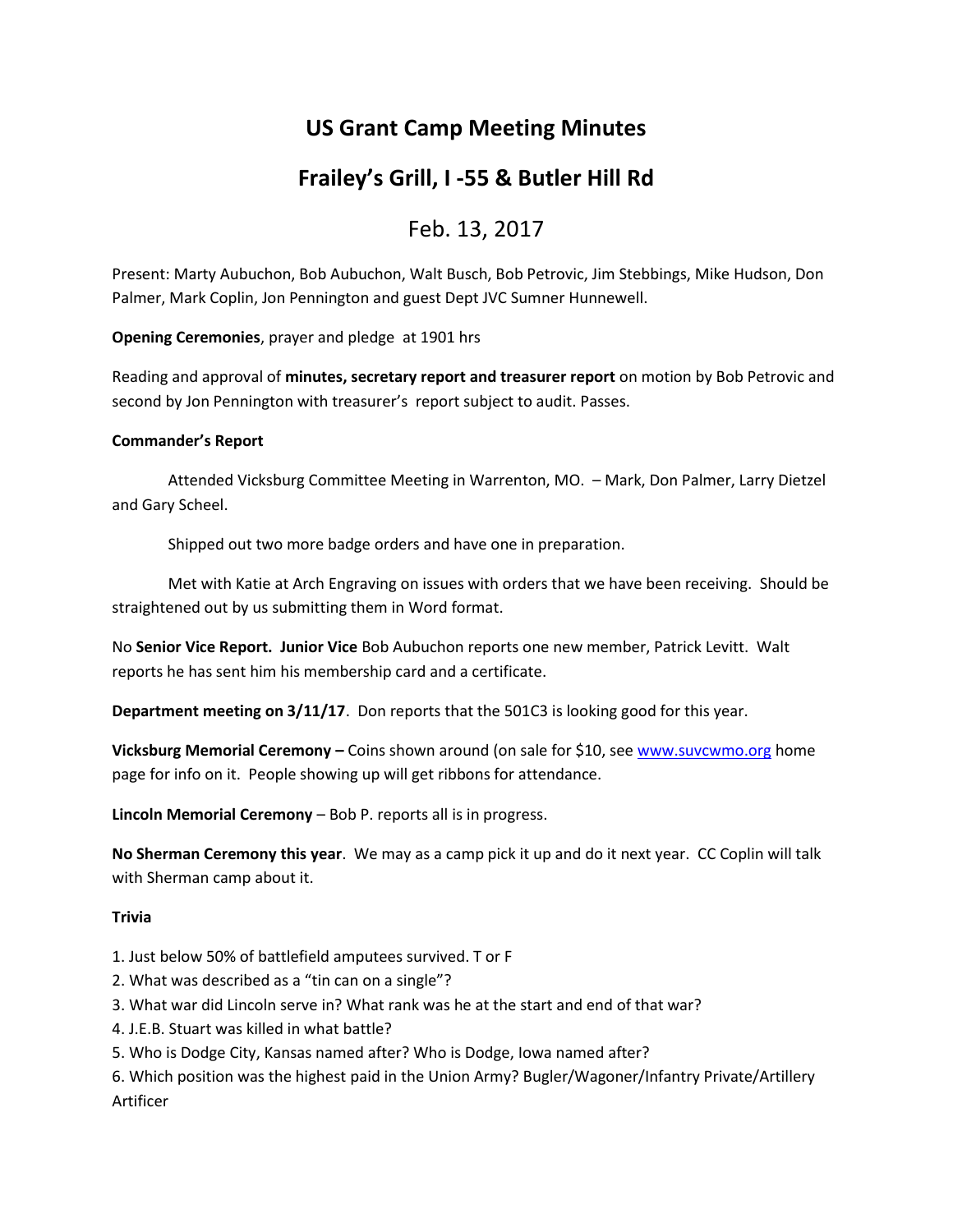7. Which cemetery holds the bodies of the most Civil War soldiers killed during the war? Arlington/ Hollywood! Oakwood/ Blandford Church

8. General Grant's adjutant, Ely Parker, who wrote out the Appomattox surrender terms, was a Native American of which tribe?

9. Which of these universities did Confederate general John Sappington Marmaduke NOT attend? West Point/ Harvard/Princeton/Yale

10. In what year was the USS Cairo raised from the Yazoo River? 1954/1964/1974/1984

**Fun Fact —** It Gen US Grant was almost killed while being photographed. Grant stopped by Mathew Brady's studio for an official portrait. To get more light — Brady ordered an assistant to open the skylight above Grant's chair. While attempting to open the window the assistant's leg broke the skylight — showering Grant in glass. Several dangerously large pieces of the window landed around the General. Grant was unhurt. The story was suppressed to prevent the public from thinking it was an assassination attempt.

#### **Old Business:**

ROTC – John Avery reports he can't get in touch with Dan Jackson. He will be contacting the ROTC sponsors at each school and start the process for awards. Dale Crandell's list to be sent to John by Mark Coplin of ROTC in the area.

Memorial Day Events Planned at both Vicksburg and White Haven.

Marty Aubuchon reports that White Haven (US Grant NHS) has not responded yet to holding a July 22 event.

**New Business** – Walt is retiring and plans to be on the road. An assistant sec/treas wil be needed to take minutes at meeting he is gone from, also possibly to cut checks. No takers yey.

Jim Stebbings asked about the status of an award for **a history paper**. He was advised it is at the department level and more might be available after their March 11 meeting.

Bob P asks if we are willing to commit our camp to running **a national encampment in 2019 in St. Louis** considering most of the work that the department will have to do will be mostly done by our camp. Camp agrees to commit.

**Meeting ends with** prayer at 2007 hrs